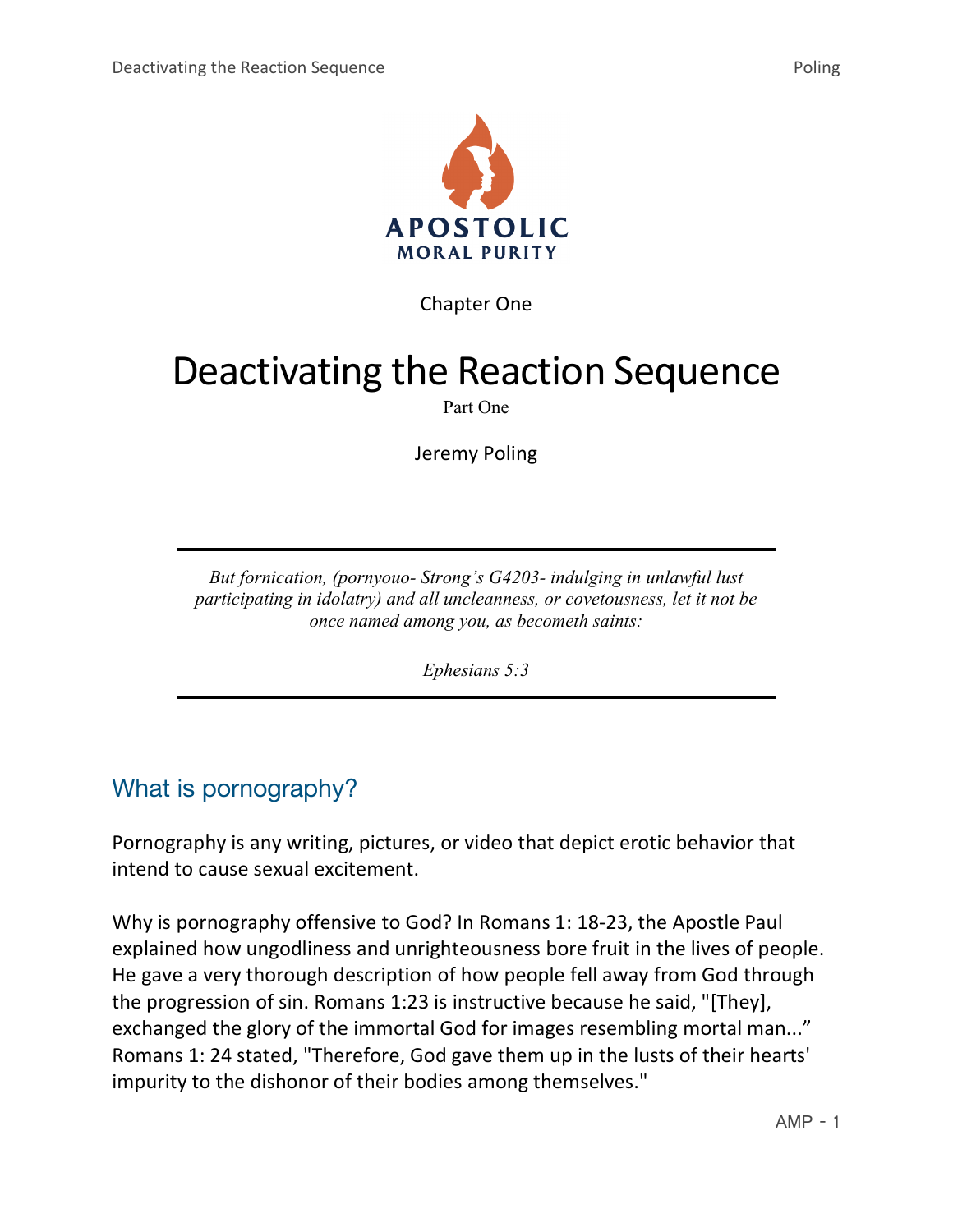When one practices using pornography and is married achieving a strong connection with your spouse is unlikely due to the selfishness associated with self eroticism. One's physical sexual drive is fulfilled and the spouse is defrauded.

In 1 Corinthians chapter 7, Paul taught:

**1** Now concerning the things whereof ye wrote unto me: *It is* good for a man not to touch a woman.

**2** Nevertheless, *to avoid* fornication,(from porneuō unlawful sexual practices) let every man have his own wife, and let every woman have her own husband. **3** Let the husband render unto the wife due benevolence: and likewise also the wife unto the husband.

**4** The wife hath not power of her own body, but the husband: and likewise also the husband hath not power of his own body, but the wife.

**5** Defraud (Strong's G650 - apostereō - to deprive, to make destitute, kept back by fraud) ye not one the other, except *it be* with consent for a time, that ye may give yourselves to fasting and prayer; and come together again, that Satan tempt you not for your incontinency (Strong's G192 (Mounce) akrasia - intemperance, selfindulgence, unruly appetite, lustfulness).

## The Reaction Sequence

The World Health Organization (WHO) has revised its diagnostic manual, the International Classification of Diseases (ICD-11), to include Compulsive Sexual Behavior Disorder, with a definition that encompasses both sex, pornography addiction and compulsivity.

The WHO states: "Compulsive sexual behavior disorder is characterized by a persistent pattern of failure to control intense, repetitive sexual impulses or urges resulting in repetitive sexual behavior. Symptoms may include repetitive sexual activities becoming a central focus of the person's life to the point of neglecting health and personal care or other interests, activities and responsibilities; numerous unsuccessful efforts to significantly reduce repetitive sexual behavior; and continued repetitive sexual behavior despite adverse consequences or deriving little or no satisfaction from it. The pattern of failure to control intense, sexual impulses or urges and resulting repetitive sexual behavior is manifested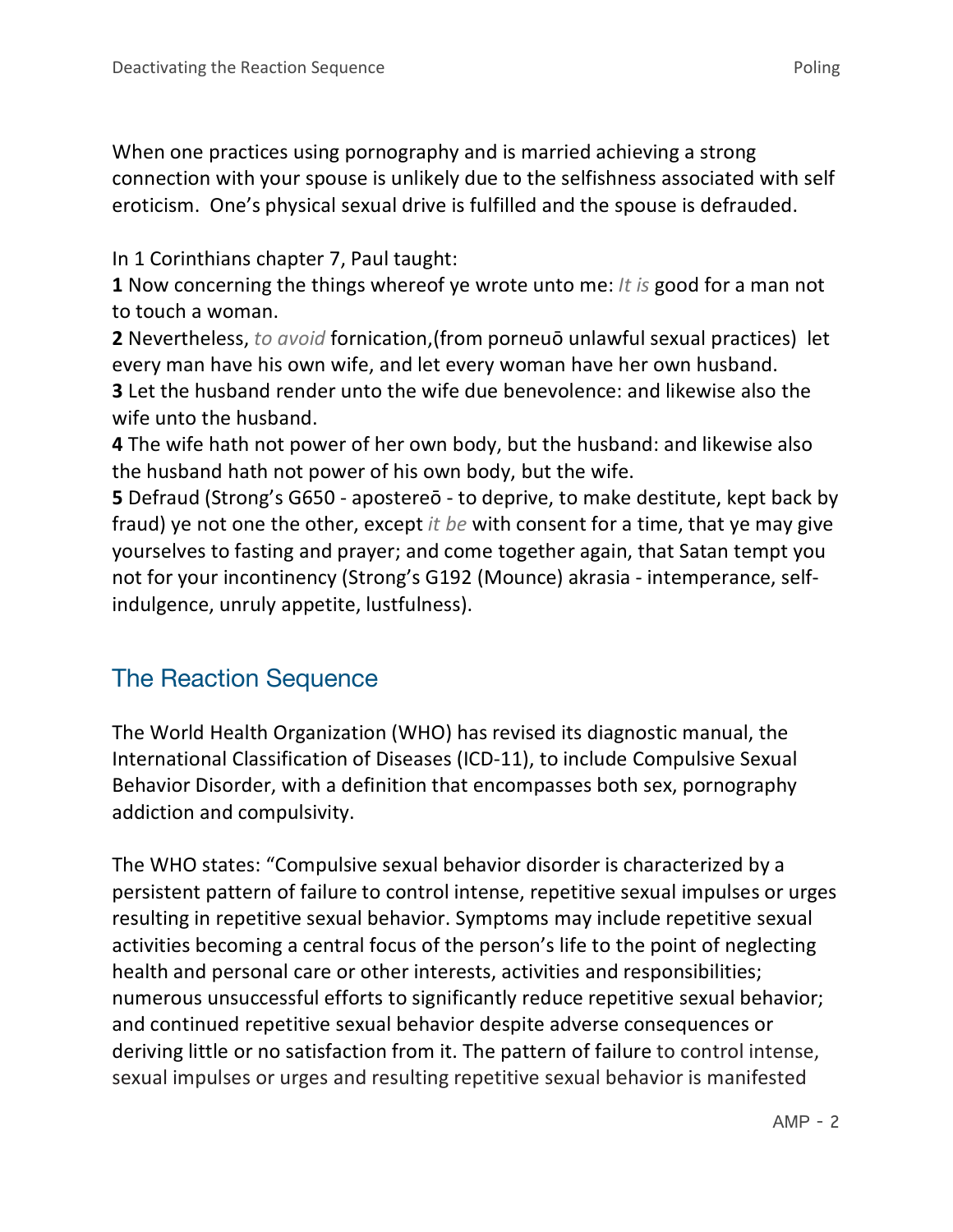over an extended period of time (e.g., 6 months or more), and causes marked distress or significant impairment in personal, family, social, educational, occupational, or other important areas of functioning. Distress that is entirely related to moral judgments and disapproval about sexual impulses, urges, or behaviors is not sufficient to meet this requirement".<sup>1</sup>

The belief of lost control often accompanies one who struggles with pornography. Pornography perverts (change from its original course, meaning, or state to a distortion or corruption) the original intent of the sexual relationship between husband and wife. The distortion often seen in pornography violates truth. It is ironic that some use pornography due to loneliness and difficulty building a healthy godly bond because pornography isolates them further from the trust, commitments, and respect which are needed to build relationships. The more one uses pornography to feel better the more detached they become from real people, real issues, and real life around them. Lust isolates. Love unites<sup>2</sup>

Behaviorist B.F. Skinner introduced the theory of operant conditioning. Skinner explained that people behave with the idea of a reward. Thus, people do things to make themselves feel better and when there is a reward, they are more likely to do the same thing again which reinforces the behavior.

The viewing of pornography is prompted by a reaction sequence which occurs between a stimulus (e.g., pornographic images, or sexual thoughts) and ends with a specific pleasant response (e.g., sexual excitement and often masturbation).

When this is repeatedly practiced there is increased sensitivity, i.e., everything/everyone starts being about sex, and there is increased tolerance meaning one needs more in quantity and possibly riskier behavior to achieve the sexual high.

When one habitually looks at pornography the brain changes. The hypothalamus (partly responsible for attachment behaviors and instinctive behaviors) and the amygdala (responsible for processing emotion) are directly affected by behaviors.<sup>3</sup> The key part of this argument is that as a consequence of experience, the brain changes.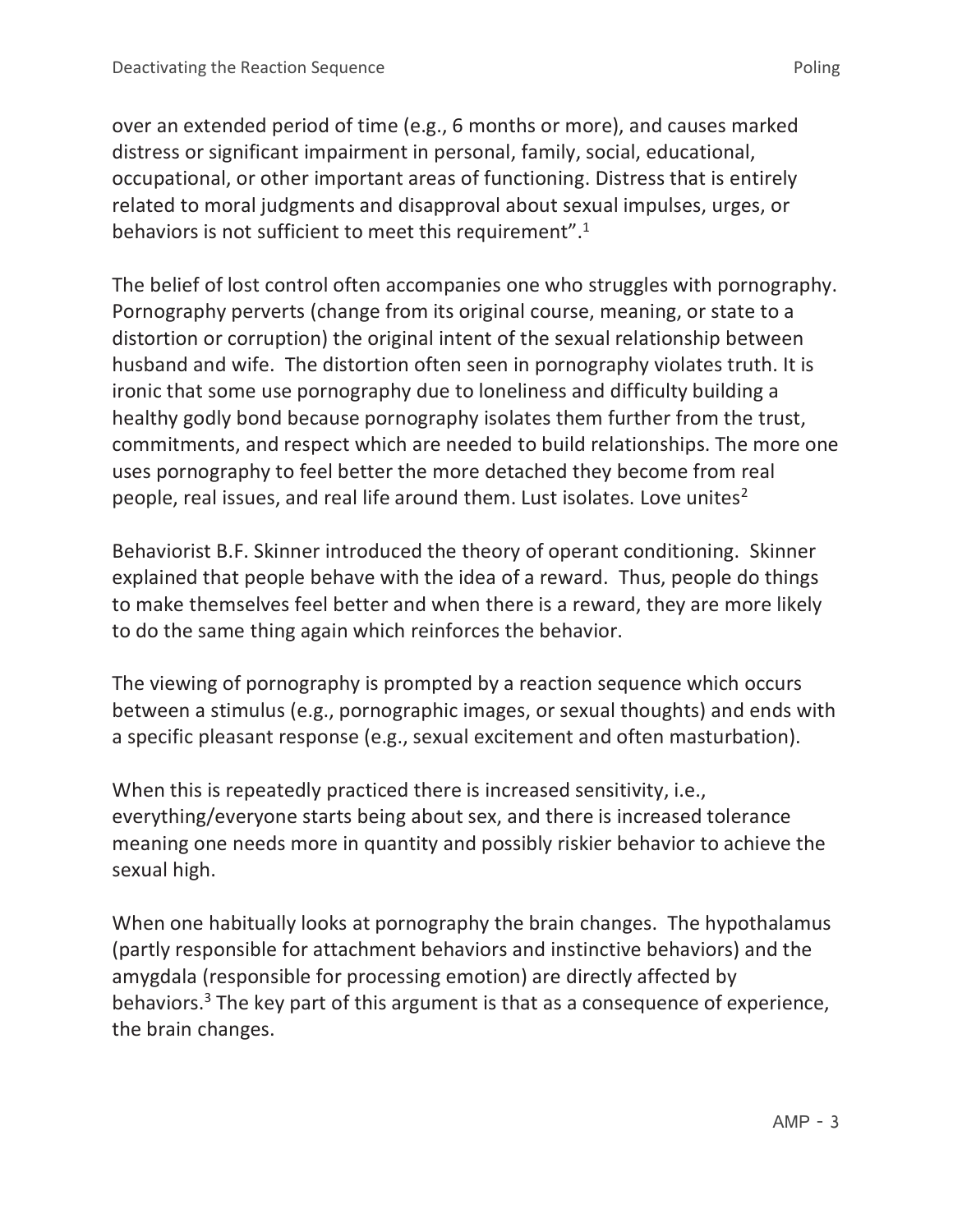Some of these specific chemicals are related to sexual activity. These include epinephrine, testosterone, endorphins, oxytocin (a bonding peptide strongly associated with the feeling of love), serotonin, and dopamine. Dopamine has often been referred to as the "reward transmitter" because it is a dominant chemical released when we have accomplished something or have engaged in something with an excitatory outcome. These chemicals have an immediate effect on the mind and body. Their action parallels that of amphetamines, which are responsible for creating an immediate high-arousal state, but one that is short lived. In order to get to the same high-arousal state, an individual will often begin repeating the cycle over and over again which eventually alters the chemical structure of the brain. Sometimes simply fantasizing about the images or about the actual sexual act can produce a high-arousal state.<sup>4</sup>

The same "Feel good" chemicals that are related to sexual activity are released while viewing pornography. In Galatians chapter 5, one of the works of the flesh that cause men not to inherit the kingdom of God is witchcraft. Strong's G5331 pharmakeeah a drug (intoxicant). Thayer's explains that it is poison and the deception and seduction to idolatry a spell giving potion. Pornography use releases same chemicals as certain drugs.

According to Dr. Kevin Skinner, here are some criteria to evaluate one's level of addiction:

- Recurrent failure to resist impulses to sexually acting out.
- More extensive time spent in those sexual practices.
- Ongoing, but unsuccessful, efforts to stop, reduce, or control sexual behavior.
- Feeling preoccupied with fantasy, sexualized thoughts, and/or preparatory activities.
- Continuation of ungodly behavior despite its consequences.
- Tolerance more frequent or intense stimuli are needed over time to obtain the desired result.
- Deliberately limiting social, occupational, or recreational activities in order to keep time open for unchaste sexual practices.
- Distress, restlessness, or irritability if unable to act on unchaste sexual impulses, accompanied by dizziness, body aches, headaches, sleeplessness, restlessness, anxiety, mood swings, and/or depression. 5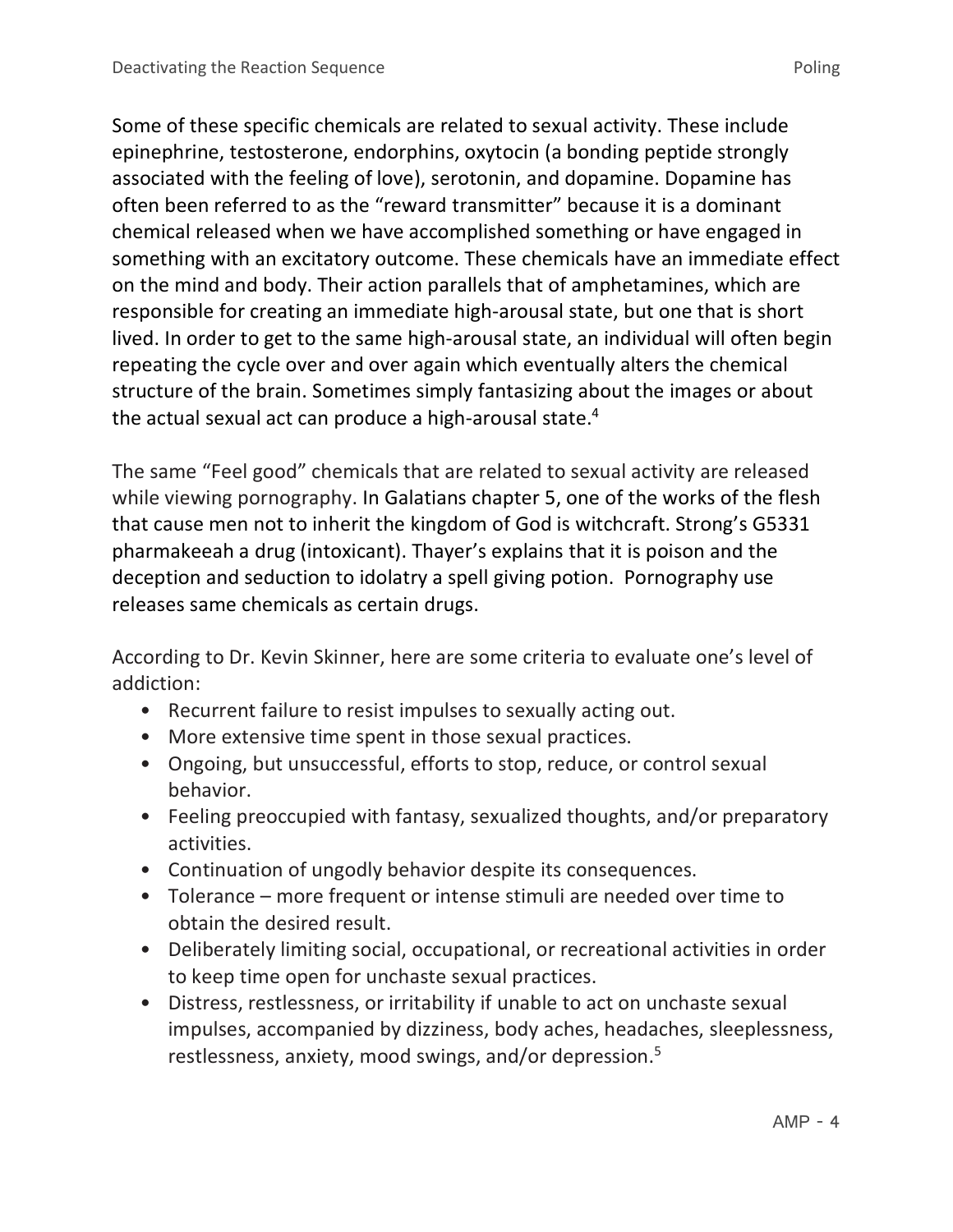Please do not minimize the serious consequences associated with using pornography. Please do not try to justify the use of pornography.

## Understanding the Reaction Sequence

If this corrupted pathway can be avoided, a new pathway can be formed. We can establish a healthy sexual pattern where the flow is redirected toward holiness rather than corrupted intimacy. By intentionally redirecting the neuro-chemical flow, the path toward right thinking becomes the default path and is established as the mental habit.

A reaction sequence is a pathway formed in the mind that generally begins with a stimulus (something that urges to action) and ends with a specific response. Once developed, a reaction sequence will automatically change a person's emotional state.

Here is the entire reaction sequence:

Stimulus (trigger)—boredom, sadness, memories, movies etc. Once the stimulus is triggered in the mind the next thing that happens is that our mind gives meaning to the stimulus. The first thing a person will do is have an emotional response.

Emotion—Instant excitement, interest, or curiosity are common emotions. Almost simultaneous to the emotions being felt is a thought in the mind.

Thought—Initially the thought may be, "I wonder" or, "What will I see or find?" Once this initial interest and curiosity settles in, the thought is likely to be something like, "I could use a little" or, "I like what I am feeling—why not?" When the emotion and thought are entertained, the mind quickly begins to release chemicals into the body in anticipation of what is going to happen next.

Chemical Release—The body is flooded with chemicals preparing the body for what it will experience and what could happen. It is important to note that once a reaction sequence is fully developed in the mind, these chemicals are released into the body before a person ever uses. With the release of these chemicals into the body, the body begins to change.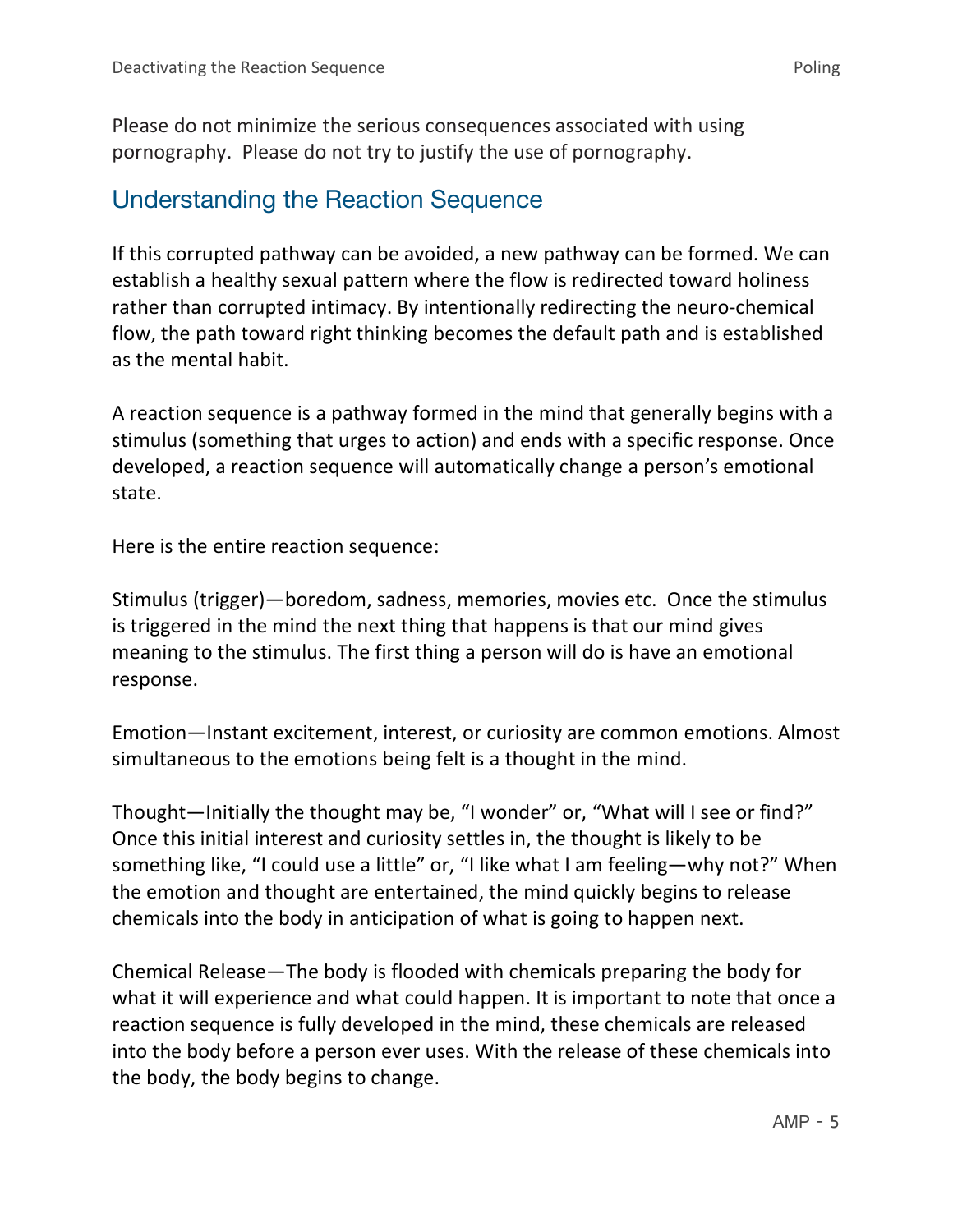Body Language—A person's heart rate will increase; The hands may become sweaty or cold. The eyes will likely become dilated. The muscles become tight or rigid. With the body feeling strong emotions, the mind still has to decide if it is going to give in or not. This is when the more rational part of the mind steps in and says, "Are you sure you want to do this?" It is the mind's back-up system that allows it to respond rather than react every time.

Reasoning— The battle inside goes something like this: I really shouldn't view this sexual activity. What will my family think? What if I get caught? I could lose my job/freedom. While these thoughts are going on, the mind is also thinking: I have been doing this for years, what's one more time going to matter? I deserve this. It's not that big of a deal. Nobody will find out. Unfortunately, most individuals wait too long before this battle begins and the mind has already released the chemicals into the body, thus making the battle a very hard one to fight. Ultimately the winning thoughts of this battle determine the outcome.

The battle comes to an end when the mind **authorizes** a specific behavior. The authorizing agent is generally a hypothesis or a belief (a hypothesis is a thought that is not cemented into the mind, whereas a belief is something that you truly believe). Hypothesis/ Belief—I wonder if this will ever go away (hypothesis). Common beliefs include: I cannot get over this problem so why try? I deserve this. It's not that bad. One more time won't hurt. Often before the person uses, they must first accept the behavior as something that is okay. Therefore, the authorization from the beliefs is a very important part of this process.

Response—The most common response at this point is giving in, which will likely end in feeling good briefly. Once a reaction sequence has been established in the mind it can take a matter of seconds to go through the whole process described above. That is why so many people claim they feel they have no control over their compulsive behavior. Unfortunately, too much stimuli can lead to multiple reaction sequences in people, and that, if left undealt with, creates a high probability for relapse.

What is exciting is that reaction sequences can be changed or deactivated. Deactivating a reaction sequence requires an individual to first understand his